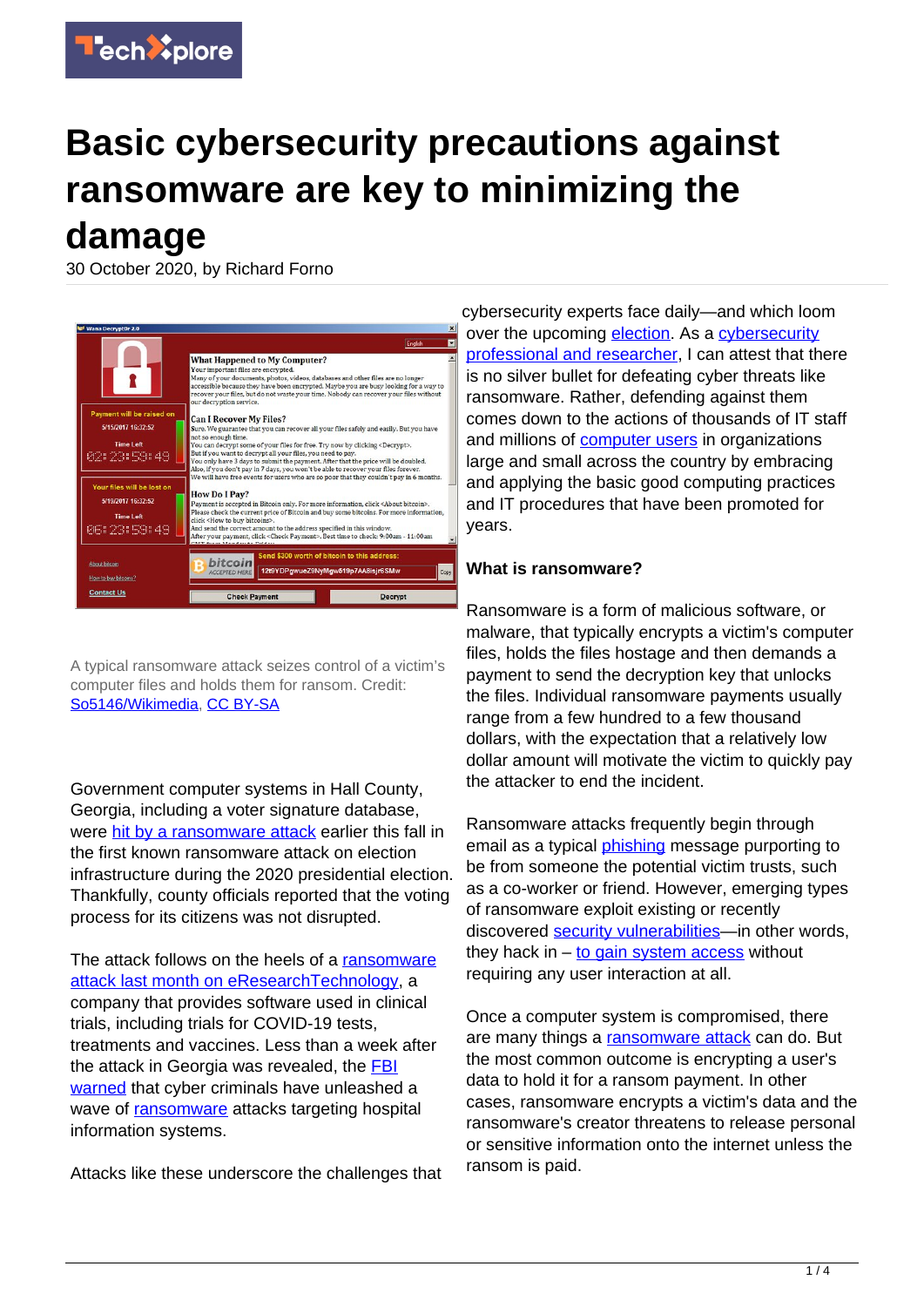

While ransomware attacks can affect any internet user or organization, attackers tend to target entities known for having less-robust cybersecurity defenses, including **hospitals**, health systems and [state or local government computers](https://enterprise.verizon.com/resources/reports/dbir/). But health care remains an enticing ransomware target: In 2019, [759 health care providers](https://healthitsecurity.com/news/ransomware-attacks-on-healthcare-providers-rose-350-in-q4-2019) in the U.S. were hit. Overall, ransomware attacks cost users and companies [over US\\$7 billion](https://www.technologyreview.com/2020/01/02/131035/ransomware-may-have-cost-the-us-more-than-75-billion-in-2019/) in 2019 as a result of either ransoms paid or through costs incurred in recovering from attacks.

## **Ransomware's toll**

The first high-profile ransomware incident was launched by North Korea in 2017. Using malware called ["Wannacry,](https://www.csoonline.com/article/3227906/what-is-wannacry-ransomware-how-does-it-infect-and-who-was-responsible.html)" the attackers brought the British National Health Service to a paralyzing halt. Hospitals lost access to their computer systems and routine and emergency care was disrupted. But and systems that exchange and store vote that was a preview of things to come: In 2020, [a](https://www.nytimes.com/2020/09/18/world/europe/cyber-attack-germany-ransomeware-death.html) [patient in Germany died](https://www.nytimes.com/2020/09/18/world/europe/cyber-attack-germany-ransomeware-death.html) after being diverted to another hospital due to a ransomware incident.

In 2020, during the COVID-19 pandemic, a ransomware attack [crippled over 250 medical](https://www.wired.com/story/universal-health-services-ransomware-attack/) [facilities](https://www.wired.com/story/universal-health-services-ransomware-attack/) run by American-based Universal Health Services. At eResearchTechnology, staff conducting COVID-19 clinical trials were [locked out](https://www.nytimes.com/2020/10/03/technology/clinical-trials-ransomware-attack-drugmakers.html) [of their data](https://www.nytimes.com/2020/10/03/technology/clinical-trials-ransomware-attack-drugmakers.html) and unable to conduct business for nearly two weeks.

And it's not just health care organizations. The city of Atlanta was [crippled](https://www.wired.com/story/atlanta-spent-26m-recover-from-ransomware-scare/) by ransomware in 2018. Baltimore was similarly paralyzed in 2019. In both cases, city services—from tax collection and business licensing to real estate transactions—were the 2020 election. Unfortunately, if state and local unavailable to citizens. Numerous smaller cities around the world also have been affected by ransomware attacks.

However, even organizations with good IT policies and procedures find it extremely [costly](https://www.baltimoresun.com/politics/bs-md-ci-ransomware-expenses-20190828-njgznd7dsfaxbbaglnvnbkgjhe-story.html) to investigate and recover from ransomware attacks, whether or not they pay the ransom. For example, an organization's routine data backup can also inadvertently include ransomware code. This means victims need to ensure [they are not](https://www.infosecurity-magazine.com/opinions/keeping-backups-ransomware/) [restoring the ransomware infection](https://www.infosecurity-magazine.com/opinions/keeping-backups-ransomware/) when they reconstruct their systems after an attack.

Depending on the victim's backup procedures, locating a ransomware-free backup can be a very time-consuming process.

### **Ransomware and election 2020**

The 2016 elections underscored the importance of ensuring the security and integrity of information related to government operations, including elections. Unfortunately, for many state and local governments, ransomware concerns are just another in a [long line of issues](https://cybersecurity.umbc.edu/cybersecurity-for-local-governments/) that cybersecurity teams must contend with during periods of limited budgets and staffing.

Much has already been written about the vulnerable and fragile state of America's election systems, ranging from obsolete operating systems installed on voting machines to insecure networks tabulations, to ensuring the protection of voter registration databases.

Making this situation more challenging is that many local governments don't know what's happening on their networks. A [nationwide survey](https://doi.org/10.1111/puar.13028) conducted by University of Maryland, Baltimore County researchers in 2016 reported that nearly 30% of local government officials would not know if a cyberattack was affecting them. This lack of awareness means an attack could be well underway and causing havoc before security teams realize it—let alone respond.

Despite a growing awareness of the threat, ransomware has the potential to adversely affect election offices haven't implemented strong cybersecurity protections by now, it's probably too late to do anything meaningful given that voting is well underway. So it's no surprise that election offices across America are considering [potential](https://slate.com/news-and-politics/2020/08/election-nightmares-experts.html) [nightmare scenarios](https://slate.com/news-and-politics/2020/08/election-nightmares-experts.html) that include cyberattacks that might disrupt election activities.

### **Fuel for disinformation**

Elections are based on trust—trust in the voting mechanisms and procedures, trust in the voting data and trust in the overall electoral process. But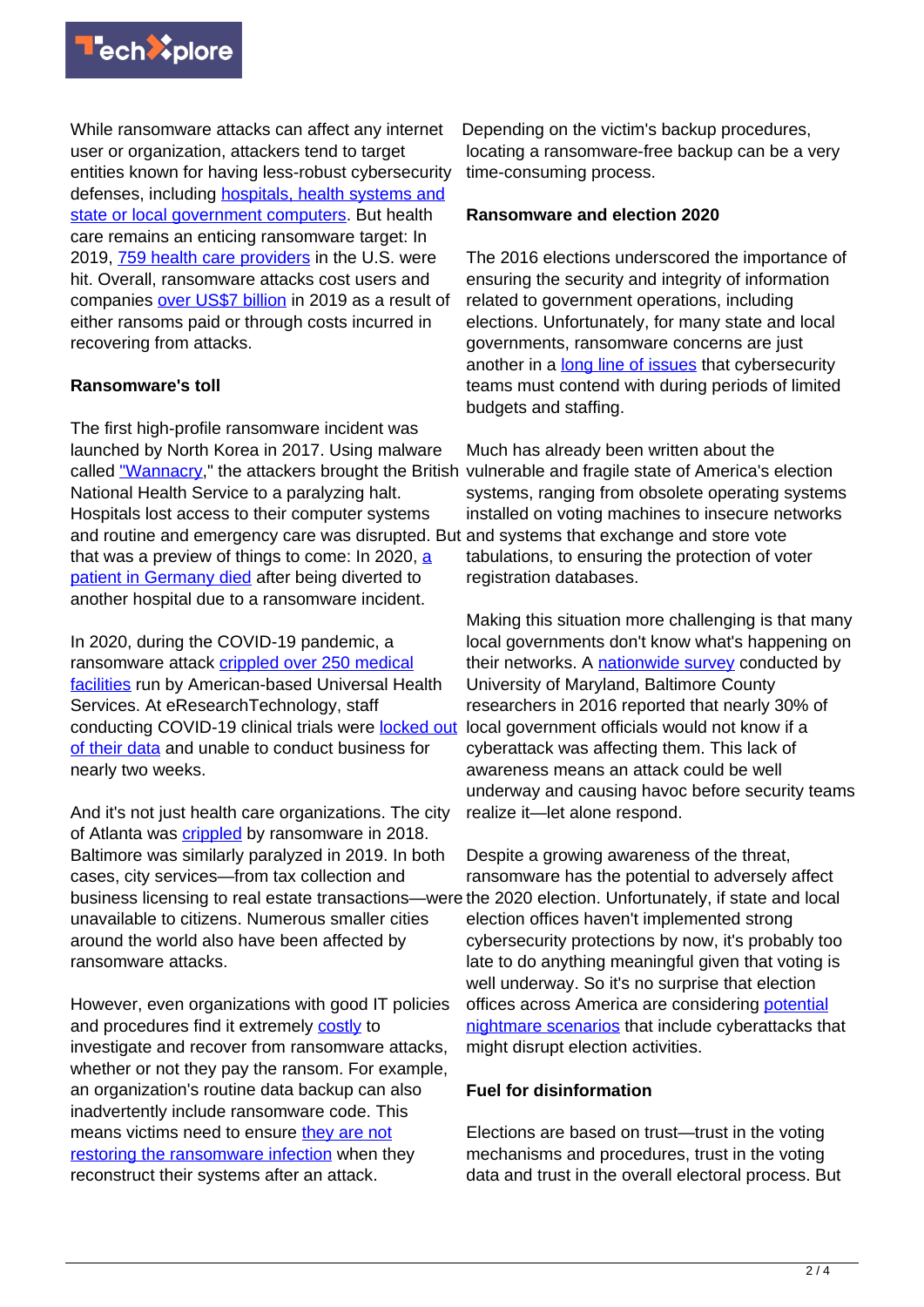

trust in all these items is under active attack by adversaries both [at home](https://www.npr.org/2020/09/28/917757932/trumps-baseless-attacks-on-election-integrity-bolstered-by-disinformation-online) and [from abroad](https://www.washingtonpost.com/national-security/us-defends-russian-election-interference/2020/10/21/533b508a-130a-11eb-bc10-40b25382f1be_story.html) using a variety of [influence and disinformation techniques](https://www.sciencemag.org/news/2020/10/us-election-nears-researchers-are-following-trail-fake-news) that have become more [refined](https://www.insidehook.com/article/politics/how-election-hacks-work-according-cybersecurity-expert) since 2016.

Thankfully, ransomware attacks are unlikely to cripple the entire U.S. election given the [decentralized nature](https://abcnews.go.com/Politics/election-cybersecurity-decentralized-system-viewed-blessing-curse/story?id=58877082) of voting jurisdictions and systems. However, even a few successful attacks could [contribute to disinformation campaigns](https://www.technologyreview.com/2020/10/15/1010551/election-ransomware-disinformation/) that erode confidence in the outcome of the election.

### **How to lower the risk**

At this point, since the election is already happening, state and local governments should increase the monitoring of their computer systems and implement even more stringent security controls on any devices or computers that might touch election-related networks in any way. Sharing real-time information about threats and working with the DHS, FBI and Office of the Director of National Intelligence election security teams, along with other states' election offices, also will help keep election officials informed. Additionally, [major](https://www.washingtonpost.com/technology/2020/10/12/microsoft-trickbot-ransomware/) [technology vendors](https://www.washingtonpost.com/technology/2020/10/12/microsoft-trickbot-ransomware/) and the [U.S. military](https://www.washingtonpost.com/national-security/cyber-command-trickbot-disrupt/2020/10/09/19587aae-0a32-11eb-a166-dc429b380d10_story.html) are taking active steps to disrupt cybersecurity threats, including ransomware, that may target the electoral process.

As with most cybersecurity problems, the ransomware threat can be minimized by implementing common-sense best practices—many of which have been recommended for decades but often are not followed. These include keeping systems up to date, ensuring security software is installed and current, monitoring network activities and implementing appropriate IT policies and procedures to include resilient backup practices. For individual users, thinking before clicking an email link—even from people you know—is excellent self-defense to make many ransomware or phishing attacks less likely to succeed.

None of these practices is specific to the ransomware threat or election security. But for this and other cyber threats, the best thing to do is continuing to implement and enforce those common-sense, decades-old best practices of information protection that can help guard against

the ever-widening range of cyberthreats—including ransomware.

This article is republished from [The Conversation](https://theconversation.com) under a Creative Commons license. Read the [original article](https://theconversation.com/ransomware-can-interfere-with-elections-and-fuel-disinformation-basic-cybersecurity-precautions-are-key-to-minimizing-the-damage-147531).

Provided by The Conversation